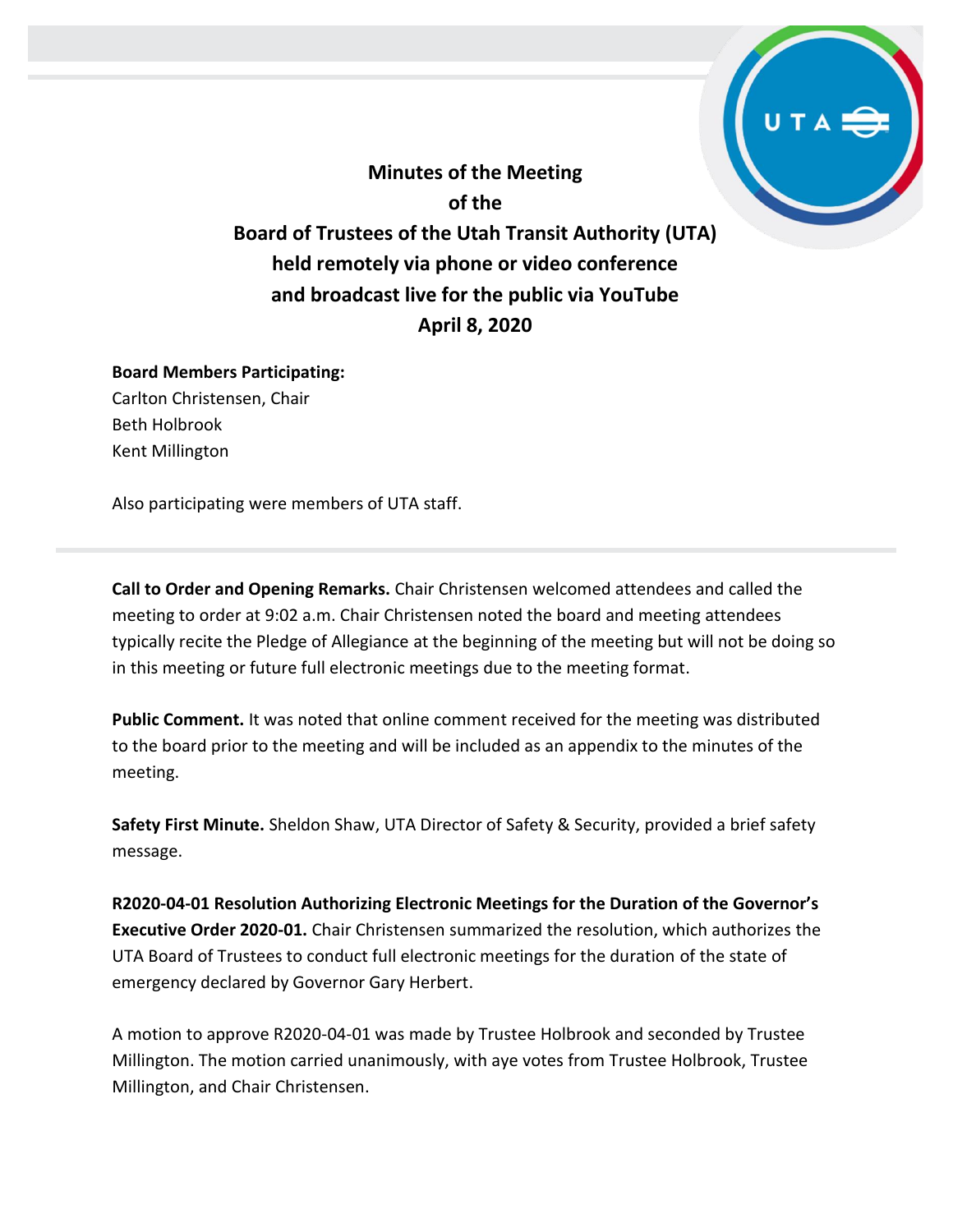**Consent Agenda.** The consent agenda was comprised of:

- a. Approval of March 25, 2020 Board Meeting Minutes
- b. Approval of March 27, 2020 Board Meeting Minutes

A motion to approve the consent agenda was made by Trustee Millington and seconded by Trustee Holbrook. The motion carried unanimously.

# **Agency Report.**

**Service Modification Outreach, Ridership Update, and Communication on COVID-19.**  Carolyn Gonot, UTA Executive Director, was joined by Eddy Cumins, UTA Chief Operating Officer, and Andrea Packer, UTA Communications Director. Ms. Gonot stated UTA continues to put the safety of its employees and riders first. She said the agency fully supports the Governor's "stay home, stay safe" directive. Ms. Gonot requested riders follow social distancing practices on transit and not take transit if they are ill. She added that riders can find information about UTA's response to the COVID-19 pandemic at [www.rideuta.com/health.](http://www.rideuta.com/health) Ms. Gonot also noted that employees are receiving regular communication about how the agency is managing during the pandemic.

Mr. Cumins spoke about the operating aspects of UTA's response to the COVID-19 threat. Service reductions necessitated by pandemic-related declines in ridership were implemented on April 5, 2020. As expected, ridership data from April 6, 2020 showed a drop due to reduced service.

Mr. Cumins said the agency is now asking riders to wear masks on the system and added that UTA is distributing masks to operators and frontline employees. Safety measures continue, with daily disinfecting of vehicles and facilities. The agency also intends to hire a contractor to disinfect the major transit hubs.

Ms. Packer reiterated the safety of employees and riders is a top priority. UTA's website is updated regularly and the agency is following federal, state, and local guidelines. Messaging is being distributed via social media and signage on vehicles that promotes social distancing and other protective measures.

Ms. Gonot concluded by stating UTA's key objectives remain the same: keep the workforce and riders safe and ensure fiscal responsibility during the crisis.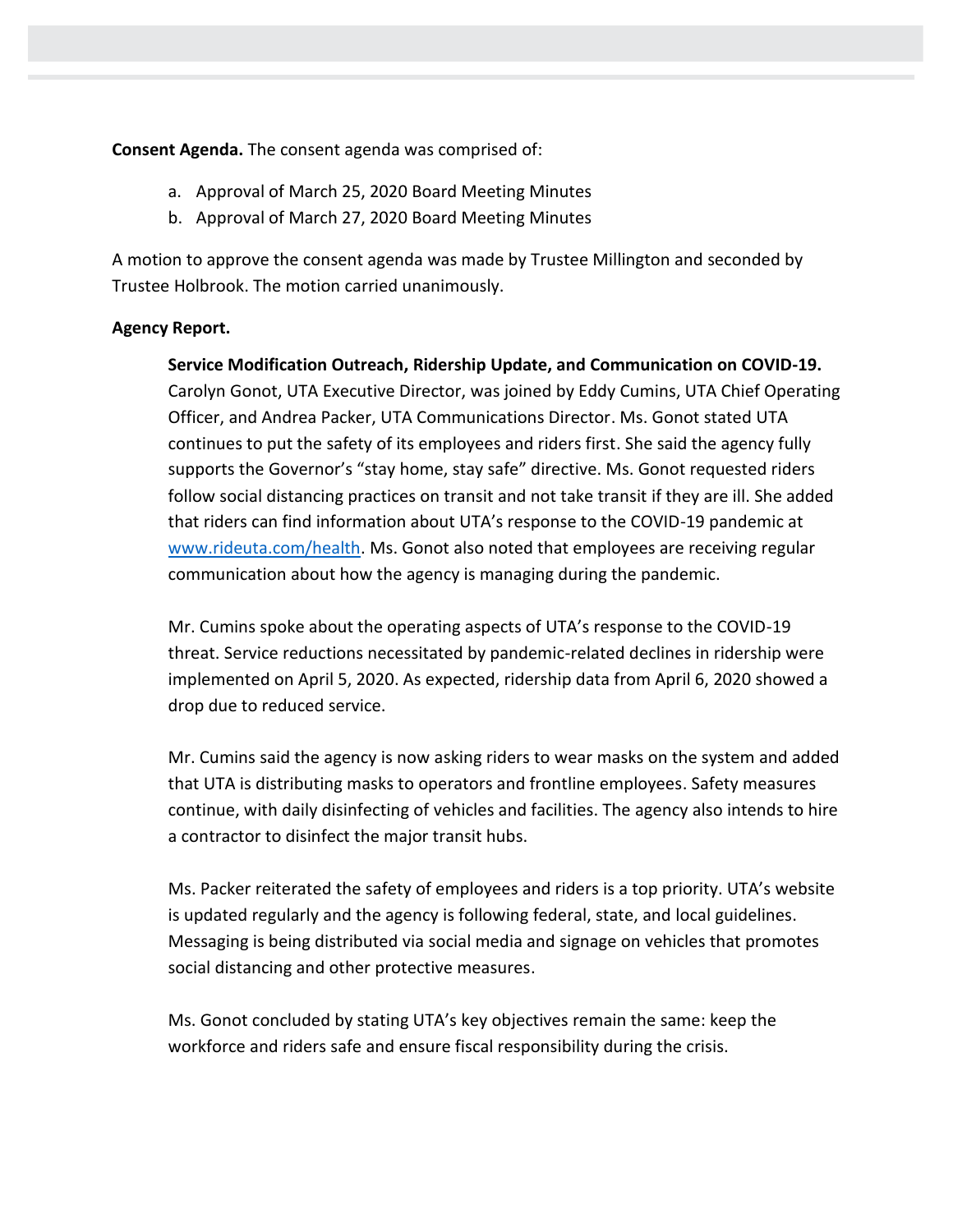Discussion ensued. A question on the overall morale of employees was posed by the board and answered by staff.

**Financial Report – February 2020.** Bob Biles, UTA Chief Financial Officer, reviewed the financial report, including sales tax collections expense variance by mode, expense variance by chief officer, and expense variance by type. Discussion ensued. Questions on year to date sales tax and timeline for receipt of updated information on projected sales tax data were posed by the board and answered by Mr. Biles.

**R2020-04-02 Resolution Granting Expenditure and Disbursement Authority.** Mr. Biles explained the resolution, which adds Siemens Mobility Inc. to the list of vendors authorized for preapproved disbursements under Board Policy 4.2. The agency is authorized to make up to \$500,000 in individual disbursements to vendors on the list. Discussion ensued. A question on the \$500,000 maximum was posed by the board and answered by Mr. Biles.

A motion to approve R2020-04-02 was made by Trustee Holbrook and seconded by Trustee Millington. The motion carried unanimously, with aye votes from Trustee Holbrook, Trustee Millington, and Chair Christensen.

**Board Reserves Policy Discussion.** Mr. Biles was joined by Brian Baker with Zions Public Financing and Blake Wade with Gilmore & Bell. Mr. Biles reviewed recent actions related to cash reserves. He then spoke about new considerations related to cash reserves, such as the November 2019 and 2020 bond refunding, delay in preventative maintenance revenues, and economic impact of the COVID-19 pandemic. Mr. Biles highlighted key aspects of the debt reduction and bond reserves and provided recommendations to the board, including reallocating the debt reduction reserve to the general operating and capital replacement reserves, using sureties to fulfill the senior bond reserve requirement, and using cash to make principal and interest payments.

Discussion ensued. Questions on the timing of the reallocation, timeline for receipt of formula funds from the CARES Act, perspective of rating agencies on recommended actions, potential opportunity costs associated with taking recommended actions, timing of principal and interest payments, costs associated with using sureties to replace cash reserves, dates for principal, and interest payments required this year were posed by the board and answered by staff. It was noted that any amendment to the current bond documents would need to come before the board. The board directed Mr. Biles to investigate the option of using sureties to replace cash reserves.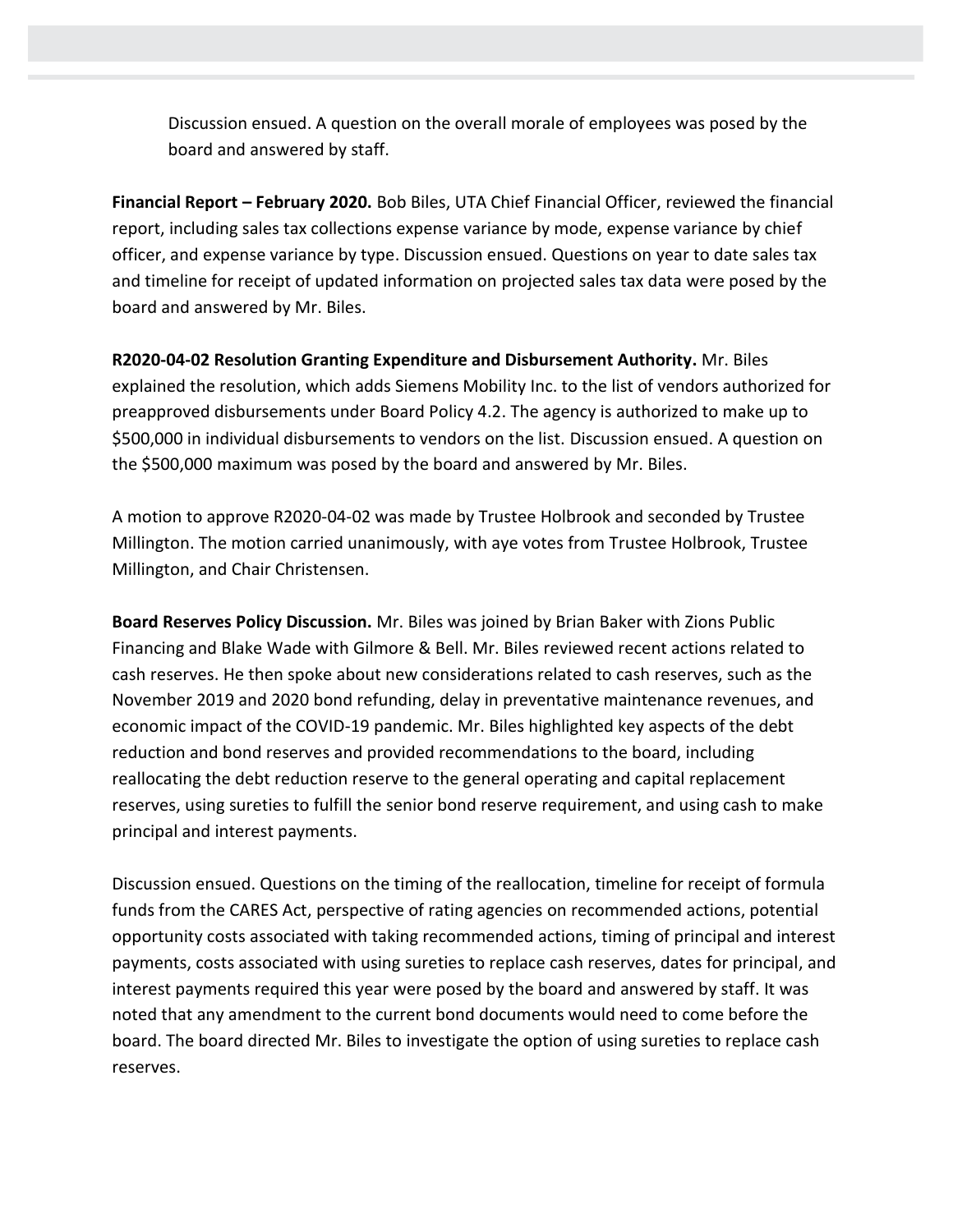**R2020-04-03 Resolution Approving the Use of the Authority's Service Sustainability Fund in Light of the National and State Declarations of Emergency Regarding the Novel Coronavirus (COVID-19) Outbreak.** Mr. Biles described the resolution, which authorizes the use of the \$9.6 million service stabilization reserve to address revenue shortfalls, less expense adjustments, resulting from the COVID-19 pandemic.

A motion to approve R2020-04-03 was made by Trustee Millington and seconded by Trustee Holbrook. The motion carried unanimously, with aye votes from Trustee Millington, Trustee Holbrook, and Chair Christensen.

## **Contracts, Disbursements, and Grants.**

**Grant Application: BUILD Grant Application for Point of the Mountain Transit Environmental Study (US Department of Transportation).** Mary DeLoretto, UTA Chief Service Development Officer, stated UTA's intention to apply for a Better Utilizing Investments to Leverage Development (BUILD) grant to fund completion of a National Environmental Policy Act (NEPA) document for the Point of the Mountain Transit Study, including conceptual and/or preliminary engineering. Discussion ensued. A question on the dollar amount of the application was posed by the board and answered by Ms. DeLoretto.

**Grant Application: Safety Research and Demonstration Grant – Suicide Prevention Research and Demonstration Project (Federal Transit Administration).** Ms. DeLoretto indicated the agency is preparing a grant application to support a radar and camera surveillance system intended to reduce suicide and trespasser-related incidents. Discussion ensued. Questions on the dollar amount of the application and communities the agency is approaching for a local match were posed by the board and answered by staff.

**Grant Application: Transit Security Grant Program – Proposed Projects (Homeland Security).** Ms. DeLoretto said UTA plans to submit an application for funds under the Transit Security Grant Program for four projects: cybersecurity, mobile camera trailers, training exercises, and FrontRunner cameras. Discussion ensued. Questions on the total dollar amount of the application and timeline for the selection process were posed by the board and answered by Ms. DeLoretto.

#### **Discussion Items.**

**South Salt Lake County Microtransit Pilot Quarter 1 Report.** Nichol Bourdeaux, UTA Chief Communications & Marketing Officer, was joined by Jaron Robertson, UTA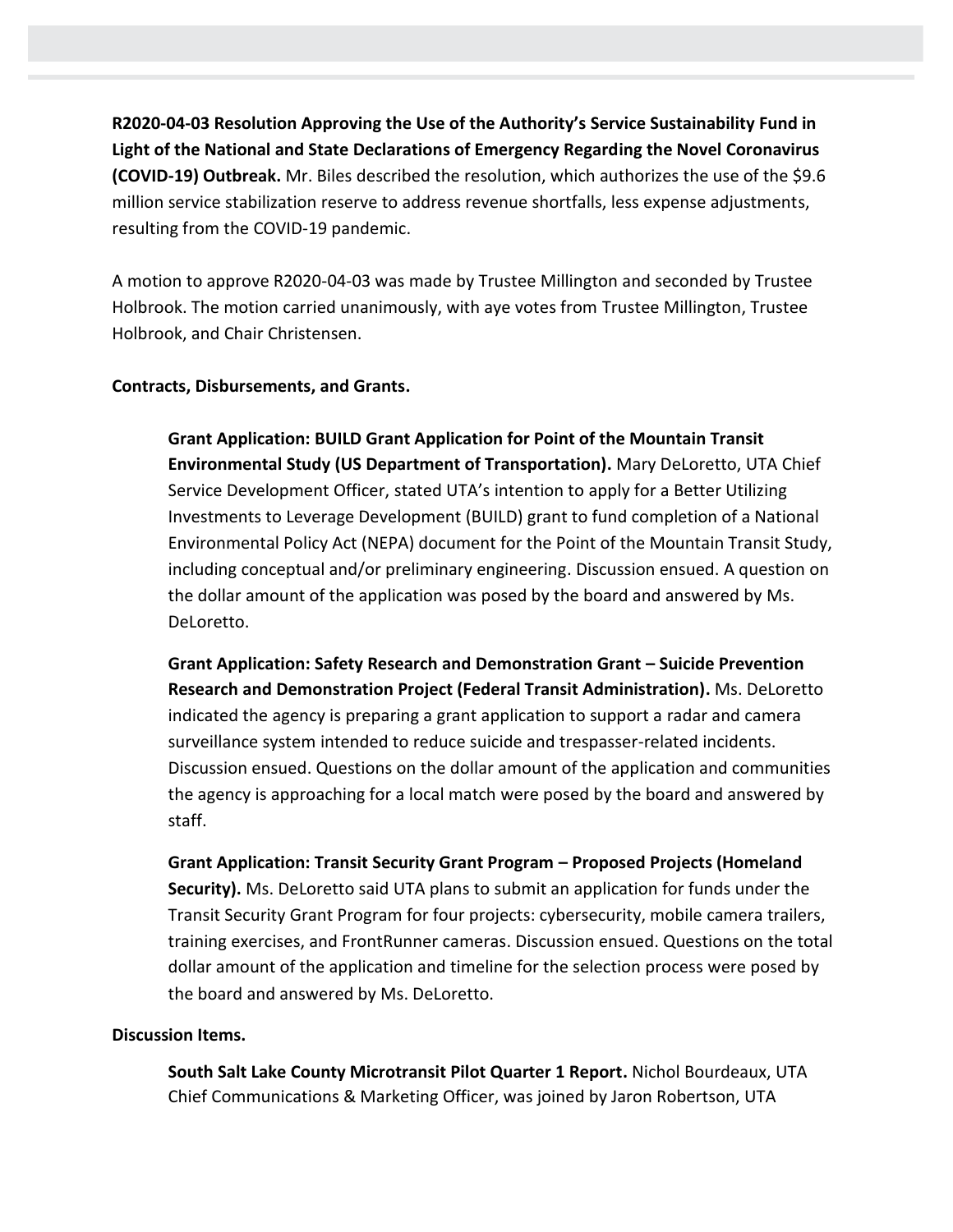Director of Innovative Mobility Solutions, and Andrea Packer, UTA Communications Director. Mr. Robertson reviewed the goals and objectives of the pilot and provided the board with information on ridership, utilization, customer experience ratings, and performance. Ms. Packer then spoke about marketing and promotions for the project. Following Ms. Packer's remarks, Mr. Robertson covered next steps.

Discussion ensued. A question on using microtransit service in the agency's ridership recovery efforts following the COVID-19 pandemic was posed by the board and answered by staff.

Trustee Holbrook requested analysis of the pilot include the possibility of incorporating the service in other communities.

**Fuel Hedging.** Mr. Biles delivered a presentation on fuel hedging and associated considerations. Discussion ensued. Questions on the impact of a fuel hedging program on existing contracts, market volatility, possibility of creating a fuel hedging reserve, and costs associated with fuel hedging were posed by the board and answered by Mr. Biles.

## **Other Business.**

**Next Meeting.** The next meeting of the board will be on Wednesday, April 15, 2020 at 9:00 a.m.

**Closed Session.** Chair Christensen indicated there was a need for a closed session to discuss collective bargaining. A motion for a closed session was made by Trustee Millington and seconded by Trustee Holbrook. The motion carried unanimously.

Chair Christensen called for a ten-minute recess at 11:05 a.m. and the board entered into closed session at 11:15 a.m.

**Open Session.** A motion to return to open session was made by Trustee Holbrook and seconded by Trustee Millington. The motion carried unanimously, and the board returned to open session at 11:36 a.m.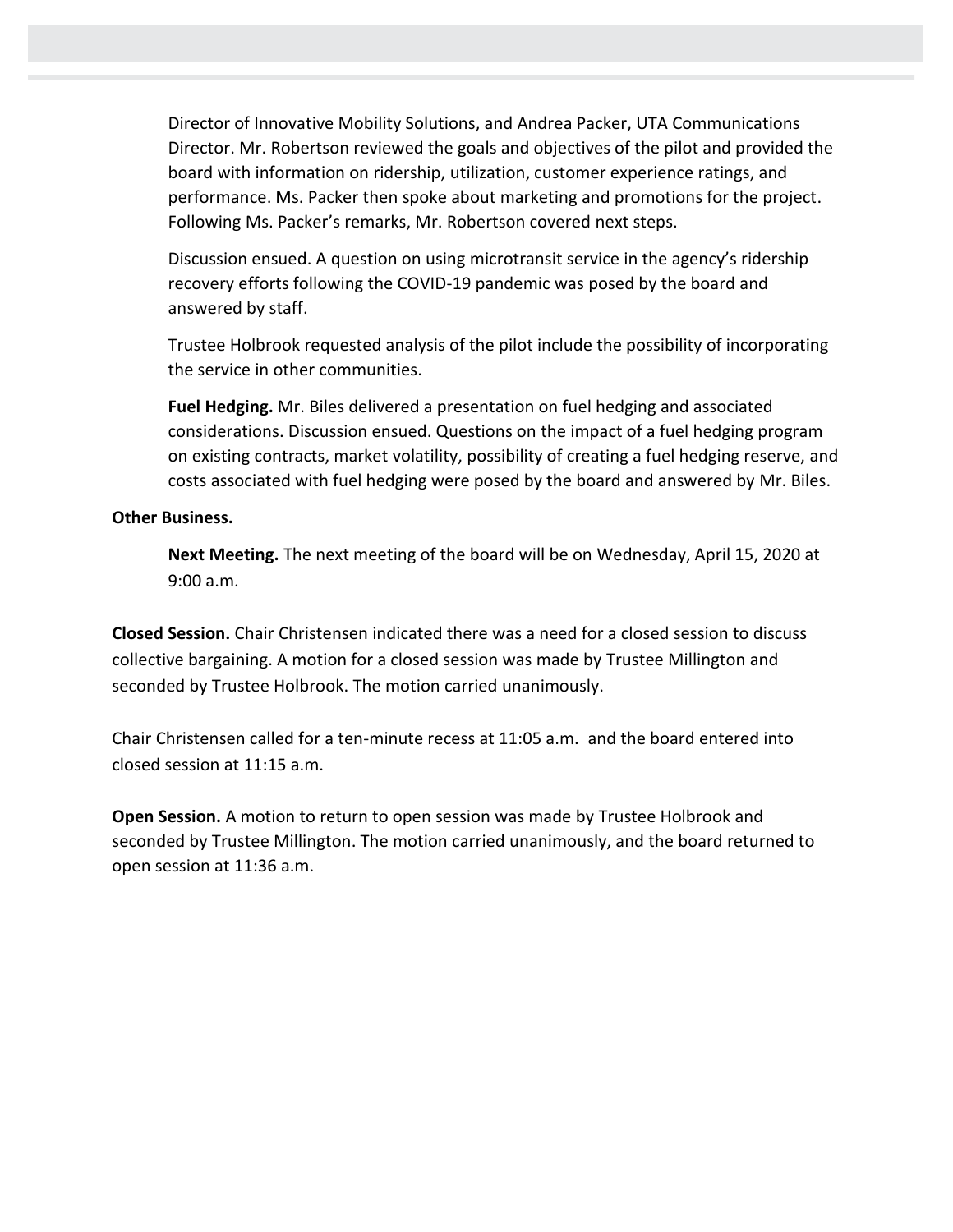**Adjournment.** The meeting was adjourned at 11:37 a.m. by motion.

Transcribed by Cathie Griffiths Executive Assistant to the Board Chair Utah Transit Authority [cgriffiths@rideuta.com](mailto:cgriffiths@rideuta.com) 801.237.1945

*This document is not intended to serve as a full transcript as additional discussion may have taken place; please refer to the meeting materials, audio, or video located at <https://www.utah.gov/pmn/sitemap/notice/597961.html> for entire content.*

*This document along with the digital recording constitute the official minutes of this meeting.*